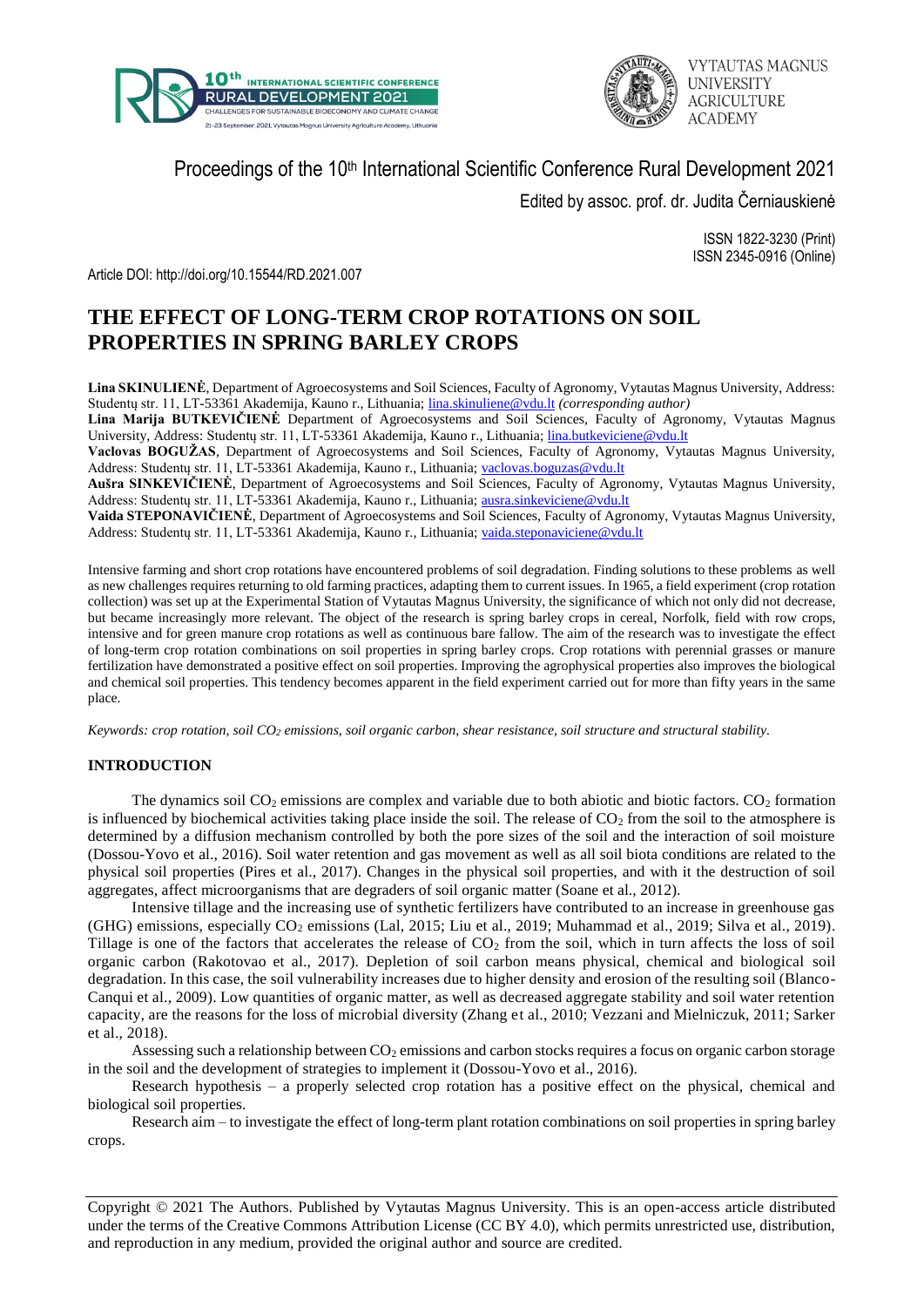#### **RESEARCH AND METHODS**

A stationary field experiment was set up in 1965 under the initiative of Prof. Dr. A. Stancevičius at Vytautas Magnus University Experimental Station ( $54^{\circ}53'N + 23^{\circ}50'$  E). The field experiment was carried out in 2018 in spring barley crops in 5 different crop rotations: intensive, field with row crops, cereal, for green manure and Norfolk as well as continuous bare fallow. Plant protection measures were applied as needed, the same tillage systems were applied for all crop rotations.

*Determination of soil agrochemical properties.* In each field, composite soil samples are taken from the 0-25 cm ploughed layer with a soil drill. Total Nitrogen is determined by the Kjeldahl method (%) and the organic carbon content – by spectrophotometry.

*Determination of soil CO<sup>2</sup> emissions.* CO<sup>2</sup> is determined by the IRGA method (Infra Red Gas Analyzer). Portable soil respiration system LI-8100A with camera 8100-103 is used. In the spring, a 20 cm diameter ring with 3 measurements is hammered into each plot. Measurements are performed 3 times after sowing: at the beginning, middle and end of spring cereal vegetation.

*Soil shear resistance.* Soil shear resistance is determined with a Geonor 72410 shear gauge during intensive plant growth. In each field, 5 sites are measured at the ploughed depth of 10 and 25 cm.

*Determination of soil structure and structural durability.* One sample of the degraded soil structure is taken from each field from a depth of 5–10 cm in the spring before sowing or during intensive growth. We use a Retsch screening machine to determine the durability of soil aggregates. A sample of 200 grams is sieved for 2 minutes, with a sieve amplitude of 30%. The stability of the aggregates is determined with the Eijkelkamp wet sieving apparatus according to the Eijkelkamp methodology only from the 1-2 mm fraction sifted dry.

The data of the study year were processed by one-way analysis of variance using the computer program ANOVA from the software package SYSTAT 12. The probability of differences between all variants is determined by LSD test and applying criterion *t* (Raudonius et al., 2009).

#### **RESULTS AND DISCUSSION**

According to the research results, the shear resistance of the soil differed when growing spring barley in different crop rotations (Table 1). The highest shear resistance at a depth of 10 cm was found in the Norfolk, continuous bare fallow and fodder fields and is similar to that in the intensive crop rotation fields ( $P > 0.05$ ). Significantly lower ( $P < 0.05$ ) shear resistance was found in cereal and field with row crops crop rotations compared to intensive crop rotation – 22.0 and 22.8%, respectively.

|                 | Crop rotations       |                   |         |              |                   |                   |                      |  |  |
|-----------------|----------------------|-------------------|---------|--------------|-------------------|-------------------|----------------------|--|--|
| kPa             | FAL                  | INT               | СE      | <b>FWR</b>   | <b>NOR</b>        | FOD               | <b>FGM</b>           |  |  |
| $10 \text{ cm}$ | 69.6 <sub>b</sub>    | 67.5 <sub>b</sub> | 52.6 ac | 52.1c        | 69.9 <sub>b</sub> | 66.8 <sub>b</sub> | 59.6 ab              |  |  |
| $25 \text{ cm}$ | 67.9c                | 67.5 bc           | 56.5 ab | 55.7<br>Ξa   | 80.7d             | 58.0 abc          | 59.4 abc             |  |  |
|                 | $\sim$ $\sim$<br>. . | $\sim$            | .       | <b>11.00</b> | $ -$              |                   | $\sim$ $\sim$<br>___ |  |  |

**Table 1.** Soil shear resistance in spring barley in 2018

*Notes. a-d Means followed by the same letter for the same measurement did not differ significantly (P<0.05). FAL – continuous bare fallow, CE – cereal, FWR – field with row crops, NOR – Norfolk, FOD – fodder, FGM – for green manure (after winter rape incorporation).*

A similar effect of crop rotation on this physical property of the soil was found at a depth of 25 cm. The shear resistance of barley crop soil was significantly  $(P < 0.05)$ , 17.5%, lower in the field with row crops compared to the intensive crop rotation. The shear resistance of the Norfolk crop rotation soil was the highest and differed significantly (P <0.05) from the shear resistance in the intensive crop rotation with a pre-crop of maize for spring barley. The influence of other crop rotations on the soil shear resistance of barley fields at a depth of 25 cm did not differ significantly.

Soil structure studies showed that the results obtained did not differ significantly in the cultivation of spring barley in different crop rotations (Table 2). No significant differences  $(P> 0.05)$  were found within mega, macro and micro soil structure of the spring barley crop. It was influenced by spring tillage.

| %         | <i>Crop rotations</i> |            |                    |            |            |            |            |  |  |
|-----------|-----------------------|------------|--------------------|------------|------------|------------|------------|--|--|
|           | FAL                   | <b>INT</b> | СE                 | <b>FWR</b> | <b>NOR</b> | <b>FOD</b> | <b>FGM</b> |  |  |
| Micro     | 7.8 a                 | 7.2 a      | 6.0a               | 5.4 a      | 6.9 a      | 5.0 a      | 7.4 a      |  |  |
| Macro     | 62.1a                 | 50.8 a     | 45.6a              | 47.6a      | 52.7 a     | 50.1 a     | 50.3a      |  |  |
| Mega      | 92.2a                 | 92.8 a     | 94.0 a             | 94.6 a     | 93.1 a     | 95.0 a     | 92.6a      |  |  |
| Stability | 12.7a                 | 43.7 bcd   | 31.9 <sub>bc</sub> | 49.6d      | $46.1$ cd  | 58.0 d     | $28.5$ ab  |  |  |

Table 2. Soil structure and structural stability in spring barley in 2018

*Notes. a-d Means followed by the same letter for the same measurement did not differ significantly (P<0.05). FAL – continiuos bare fallow, CE – cereal, FWR – field with row crops, NOR – Norfolk, FOD – fodder, FGM – for green manure (after winter rape incorporation).*

Researchers E. B. Dedova and G. N. Konieva (2019) found that ingestion of plant residues allows to increase the humus content by 15–18%. Soil structure and water physical properties are improving: the structural coefficient increased from 0.81 to 1.72 and the soil density decreased from 1.32 to 1.23  $3 \text{ t/m}^3$ . Significant differences between crop rotations were found during the experiment and after investigating the soil structure durability (Table 2). The highest structural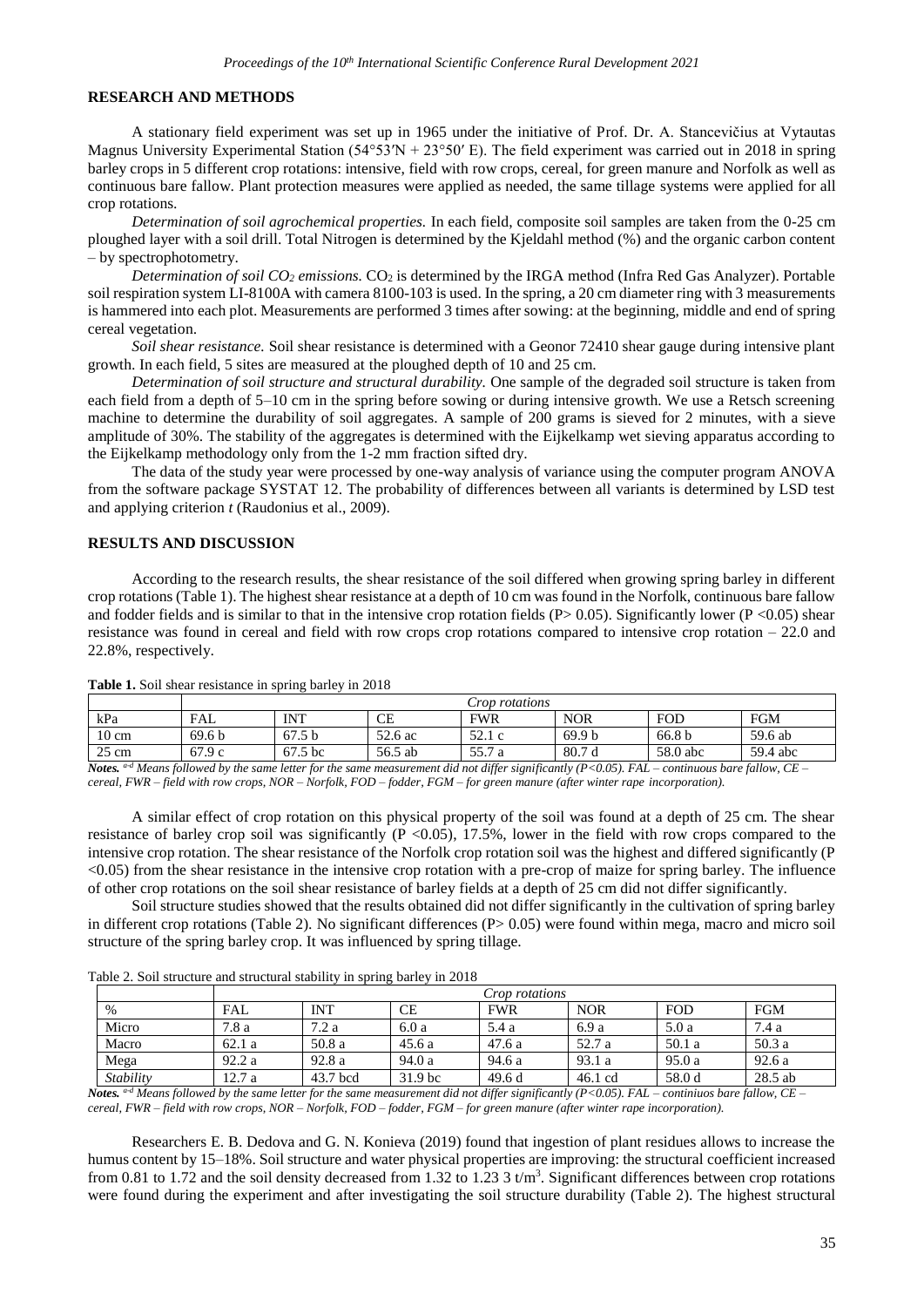durability was found in the fodder crop rotation field, where perennial grasses are grown for four years, and it is similar to the crop rotation field with row crops (P> 0.05). The structure stability was significantly lower (P < 0.05) in continuous bare fallow compared with intensive crop rotation – 70.9%, cereal – 60.2%, field with row crops – 74.4%, Norfolk -72.5% and fodder crop rotation – 78.1%.

In the spring barley crop, the first measurement  $(9<sup>th</sup>$  May 2018) showed significantly higher (from 2.33 to 3.32 times) soil CO<sup>2</sup> emissions in the field with row crops crop rotation compared to other crop rotations in which spring barley crops were grown, except for the fodder crop rotation, where no significant differences were found (Fig. 1). In the middle of crop vegetation (10<sup>th</sup> July 2018), fodder crop rotation stood out by the intensity of soil  $CO_2$  emissions (1.39 times) compared to cereal crop rotation. In fodder crop rotation, the difference was found to be significantly higher.



*Notes. a-d Means followed by the same letter for the same measurement did not differ significantly (P<0.05). FAL – continuous bare fallow, CE – cereal, FWR – field with row crops, NOR – Norfolk, FOD – fodder, FGM – for green manure (after winter rape incorporation).*

Figure 1. Soil CO<sup>2</sup> emissions in spring barley crops

After measurements at the end of the vegetation ( $1<sup>st</sup>$  August 2018) significantly higher CO<sub>2</sub> emissions (1.5 - 1.6 times) were found in the field with row crops crop rotation compared to the intensive and for green manure crop rotations.

After harvesting (29<sup>th</sup> August 2018), soil samples were taken to determine the organic carbon content and the Total Nitrogen in the soil. Researchers Paulo et al. (2020) argue that the ideal choice of crop types in crop rotation can reduce the CO<sup>2</sup> emissions by increasing the inputs of C and N from crop residues and SOC and C stocks, respectively. In their view, crop rotation is an important tool for achieving a positive C balance as well as reducing the  $CO<sub>2</sub>$  emissions.

The highest organic carbon content was found in intensive (1.73%), cereal and Norfolk (1.59%) crop rotations, compared to other crop rotations (Fig. 2). The lowest (1.34%) organic carbon content was found in the for green manure crop rotation, where the pre-crop for spring barley were potatoes, and it was significantly lower (1.29 times) compared to the intensive crop rotation.

In the intensive crop rotation, the pre-crop of spring barley is maize, and in the cereal crop rotation – oats, in the field with row crops crop rotation – sugar beet, in the Norfolk crop rotation – potatoes, in the fodder crop rotation – fodder beet.



Crop rotations

*Notes. a-d Means followed by the same letter for the same measurement did not differ significantly (P<0.05). FAL – continuous bare fallow, CE – cereal, FWR – field with row crops, NOR – Norfolk, FOD – fodder, FGM – for green manure (after winter rape incorporation).*

Figure 2. Soil C<sub>org</sub> and N<sub>total</sub> in spring barley crops at the depth of 0-20 cm

When growing barley in different crop rotations, the Total Nitrogen was significantly higher (1.20 times) in the intensive crop rotation compared to other crop rotations (Fig. 2).

The lowest (0.10%) Total Nitrogen in spring barley crop was determined in for green manure crop rotation. The highest (0.12%) Total Nitrogen was found in the intensive crop rotation compared to other crop rotations in which spring barley crops were grown.

#### **CONCLUSIONS**

1. In spring barley crop, soil shear resistance at the depths of 10 cm and 25 cm was found to be significantly higher (P